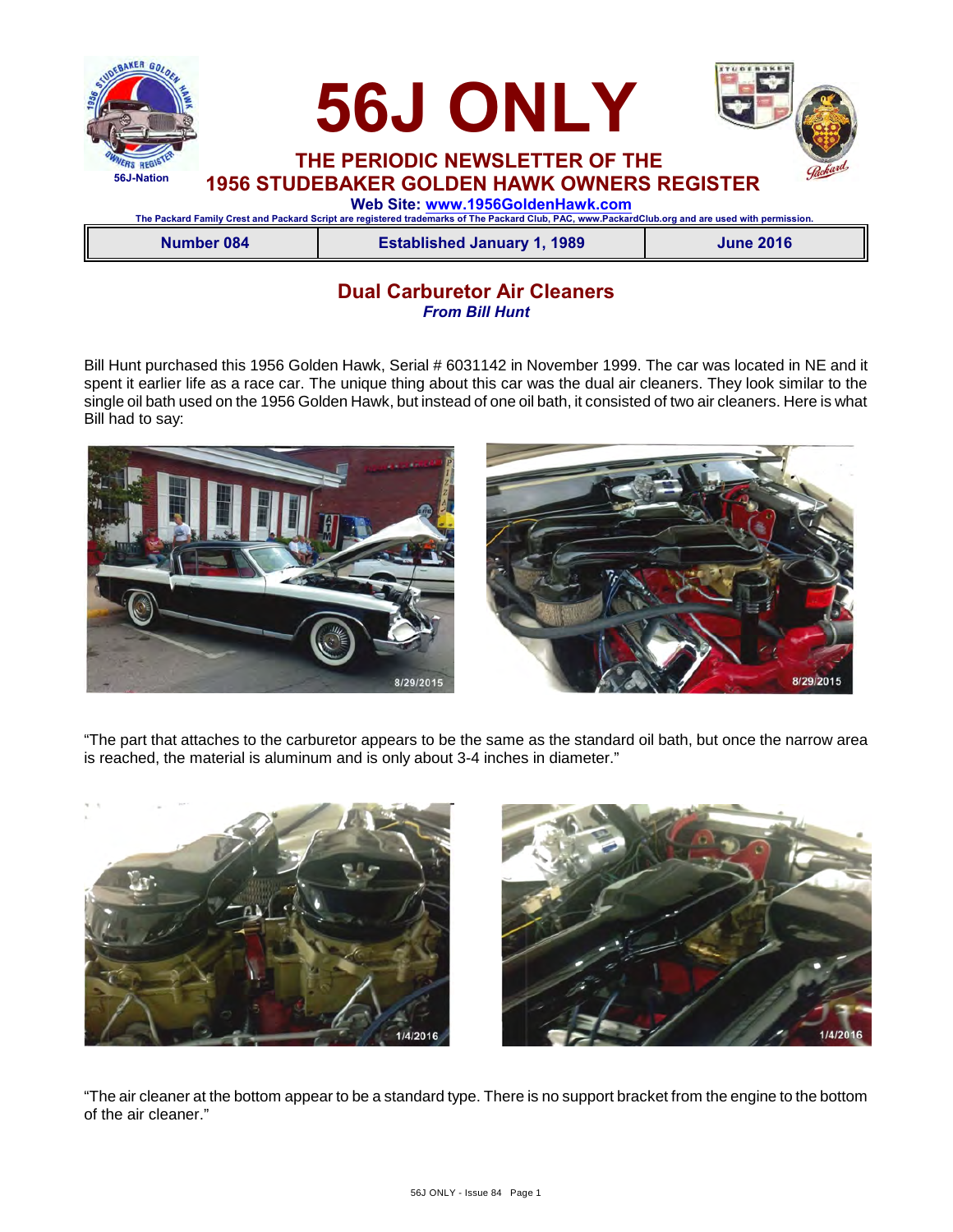*"Those are dry type round air cleaners an outer ends where they make a 90 degree bend are all cast aluminum probably a total weight of 3 lbs or less.* 

*You can only put the correct one on each carb. Each is made custom enough to only fit one carb.* 

*As far as I know these came out of Morton Motor in Omaha and are the only set anyone has seen."*



#### **Rear Seal Revisited** *By Joe Hall*

*Note: Several people have asked about the rear seal on the Packard V8. Joe Hall addressed this in Issue 052, October 2005.*

Re: front and rear seals, both are likely still rope type. As to whether to replace, there are several dependent variables: If the current seals have low mileage, say 20,000 or less, and are OEM or OEM type (NOS, not repro), and no evidence of leakage, I'd leave them alone. Put another way, calendar age, alone, is not a reason to change rope seals; mileage and/or leakage is. Bear in mind, this is 1950s' vintage machinery, more akin to a farm implement than a modern car; its gonna drip a bit, here and there.

If the front needs changing, I'd find an NOS type. They can still be snagged off ebay, at \$35-\$45. Stay away from repro, at all cost. I have heard of others installing a modern seal in the front, but have no first hand experience. To me, the front is easy to install, relative to the rear. Further, properly installed, the rope seal will easily last 100,000 miles.

If the rear needs changing, at a minimum, you must remove the transmission, disconnect all eight rods, loosen the main caps, and drop the crank down about 1/8" to snake the top half of the new seal around, inside the block, and it is very difficult. Matter of fact, it is difficult to install a rope seal correctly, even with the engine out and upside down on an engine stand. As with the front, avoid the repros at all cost, and only use NOS.

Alternatively for the rear, you can use a modern neoprene seal, and remove only the rear main cap. As Frank said, the details are in News Bulletin Issue #52. I prefer the modern seal. Having installed 3-4 of them now in the past 10 years, I have yet to have one to leak. I recently rebuilt a 352, and put it back on the road. The 352 now has 3700 miles on the seal, and remains oil tight. I have become confident in this seal as a substitute for the rope, if not disassembling the motor, or if disassembling but unable to find an NOS rope seal. (I have not seen one in years.)

A precaution for the new seal is if using the Oldsmobile oil pump upgrade: The Olds pump is available in two versions, standard and high output (HO). Use only the standard. I tried the HO several times, and the seal would not last 15 minutes before leaking like a sieve. The standard delivers much more volume and PSI than the OEM 56J pump ever did, but is manageable; the HO is just too much of a good thing.

Another precaution with the Olds pump is the the rockers. With the OEM pump, oil drips slowly from the rockers. When I installed the Olds standard pump in the motor with around 90,000 miles on it, there was plenty of bearing clearance, so plenty of places for the extra oil volume to go; still, lots of extra oil dripped/poured from the rockers. But the oil flowed as it was designed to. However, with a newly rebuilt motor, and tighter bearings, the oil literally sprayed from the rockers, onto the valve stems. The result, was fouled spark plugs, and less than 500 miles per quart! So, if installing the Olds pump, use the standard version, and either install Jack Vines' "positive seal" valve stem seals, and/or the OEM baffles. The baffles were a later mod on the Packard V8, and not all 56Js have them.

I have read of several of the Packard V8 kids have installed the HO pumps, with good results. I agree the Olds pump is an excellent upgrade, and highly recommend the standard version. However, based on the above experiences, I do not recommend the HO pump.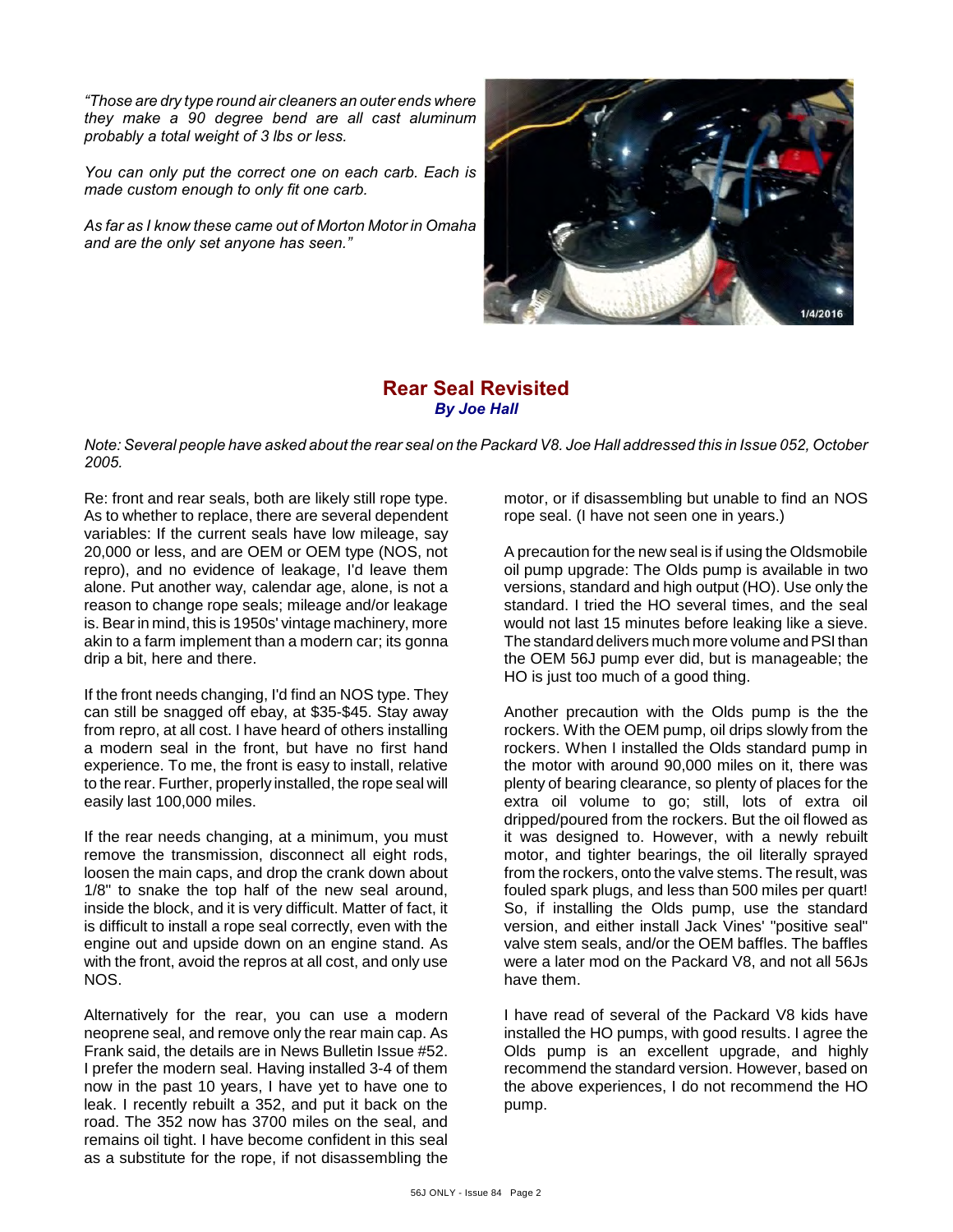### **A Rant about Vintage Road Tests and Those Who Rely on Them** *By Curtis French*

Ever read a coffee table book, or a modern magazine or internet article about some vintage car or other saying that such and such a car would run XX.XX in the quarter mile at XX mph? And the claim is made authoritatively as if the author had actual knowledge other than maybe having read (or read about) a single road test from somewhere in the long ago mists of time? As if the old road tests were completely consistent with one another? As if all the old road testers actually ran the cars on a quarter mile track with professional timers? As if they all know how to drive?

Humbug! I actually own a large collection of vintage car magazines, including every Hot Rod Magazine and most Motor Trends from the fifties and sixties, plus many Car Life, Popular Hot Rodding, Car Craft, Cars, Speed Age, Car & Driver, Road & Track, etc., etc., etc. I have a road test of just about every American car made during that time, and multiple tests of most of them, and I can tell you that the quarter mile times reported in the old road tests were all over the map.

Some, like Motor Trend, timed their test cars with a fifth wheel (a bicycle tire looking contraption hanging off the back of the car), a passenger and several hundred pounds of test equipment. They did this all through the fifties and deep into the sixties. So, for starters, the weight of the passenger and the test equipment would have added half a second to their quarter mile times, even if we assume everything else was kosher. Other magazines simply used a stop watch and a straight length of highway.

Magazines may or may not have power-braked an automatic trans car, or dumped the clutch on a manual trans car. They may or may not have wound the motor to its redline.

Some even gave times for ordinary (i.e., non-abusive) acceleration and separate times for when they were really trying to get the best quarter mile time. And some quarter mile times I truly believe were just made up.

The result were road test results that were way too inconsistent to allow drawing much of a conclusion from a single road test.

A few examples are in order (mostly not Studebakers, but I will get to Studebakers; be patient).

1956 Corvettes: Road and Track magazine tested a 1954 Corvette. It ran an 18.0 quarter mile. That was with the only available Corvette motor at the time - a 235-inch six that was mildly modified from its passenger car tuned with a hotter cam, dual exhaust and three one-barrel carbs which bumped the power all the way up to - get this - 150. That six cylinder motor was hooked up to the 54 Corvette's only available transmission - a 2-speed Powerglide.

Fast forward two years. By now the Corvette had a V-8. With two four barrel carbs and 225 horsepower. Motor Trend tested one. You could now get a Corvette with a manual transmission (although a 4-speed was still a year away), but M/T tested one with Powerglide. With 75 more horsepower than the 54, the same transmission, and basically the same weight, one would think the 56 would be quite a bit faster. Motor Trend's 56 Corvette, however, only ran a 17.9 second quarter mile. According to them, 75 more horsepower was only worth a tenth of a second in the quarter mile.

But - if you dig out the July 1956 issue of Road & Track magazine, you find that their Powerglide equipped 56 Corvette ran 16.5 in the quarter. Now if you know anything at all about quarter mile times, you recognize that there is a HUGE difference between 16.5 and 17.9.

FYI, the stick-shift version's best elapsed time in Road & Track's testing was 15.7. This was a time when manual transmissioned cars were always faster than automatics (A.K.A. slushboxes).

Lest you think that this is the only instance of questionable Motor Trend road test times, I would point to a couple of Chrysler tests. According to M/T (May 1955), a 1955 Chrysler New Yorker with a 250 horse 331 Hemi and a 2-speed Powerflite automatic transmission would run the quarter in 18 flat (as fast as a 54 Corvette, BTW). Fast forward three years to Motor Trend's February 1958 issue, when they tested a 1958 Chrysler 300D - a special high performance model with a 380 horse 392 Hemi and a 3-speed Torqueflite trans. Let's see - 130 more horsepower than the 55 New Yorker plus an extra transmission gear. Should be a lot faster, right? Not according to Motor Trend. Their 300D only ran 17.9 in the quarter. So 130 more horsepower and an additional gear in the trans, and the 300D only runs a tenth quicker in the quarter? Makes no sense, does it?

Once again, if you dig around a bit, you find that the 58 Chrysler 300D tested by Road & Track (April 1958) ran 16 flat. You will also find that, in a "Cars" magazine road test (May 1970), a used, but well maintained 1958 Chrysler 300D (which they ran at a real drag strip with real clocks) ran 16.10 at 87 mph.

Again, a HUGE difference between 17.9 and 16 flat. That's a roughly fifteen-car-length difference at the end of the quarter, with two cars that are supposed to be the same. But, again and again, for some reason (pure laziness on the part of contemporary automobile writers?) the Motor Trend's ridiculous time is what gets quoted most often today.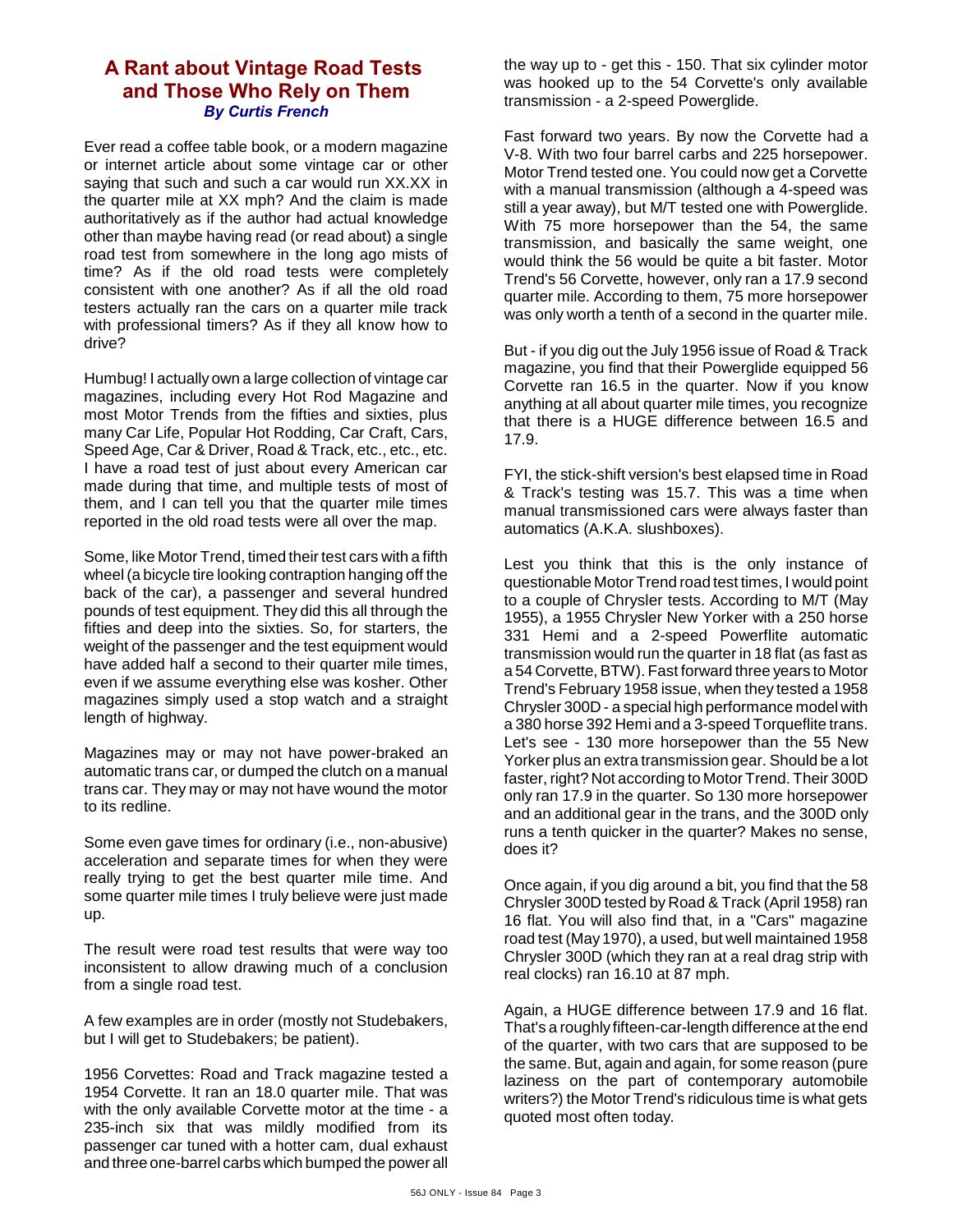There are many more examples. I won't bore you with them all. But one last story. In 1954, my Dad owned a 1952 DeSoto. 276 Hemi V-8 with 160 horsepower. My uncle bought a new Pontiac with a 127 horsepower flathead straight 8. Motor Trend, amazingly, had the Pontiac being faster than the DeSoto. (Remember, this was a year before Pontiac got its own V-8, which very quickly developed a serious, and well deserved, reputation for making power.) So my uncle thought he could beat my Dad's Hemi DeSoto with his flathead Pontiac. One way to find out - they ran them. It wasn't even close. Dad's DeSoto would run and hide from that Pontiac.

Finally, to Studebakers. Hot Rod Magazine tested two Golden Hawks - a 56 (April 1956) and a 57 (March 1957) - both with automatic transmissions. The 57, of course, had a 3-speed automatic, while the 56 was saddled with the 2-speed Packard Ultramatic. In HRM's testing, the 57 was faster. Color me skeptical. Their 56 test car only ran 17.5. That wouldn't have been especially fast, even in 1956.

According to my G-tech accelerometer, my 56 Plymouth with a 200 horsepower V-8 and Powerflite 2 speed automatic will run a 17.8 quarter mile, which, with 75 fewer horsepower and approximately the same weight, is barely slower than Hot Rod's test Golden Hawk. But I know for sure that my own 3-speed overdrive equipped 56 Golden Hawk is not simply faster than my 56 Plymouth; it will just run and hide from it: my G-tech says my Golden Hawk can run the quarter mile in the very low 16s even with a worn out motor and - at the time I tested it - an undersized, restrictive exhaust system. Trap speed for the Golden Hawk was just under 90, while the 56 Plymouth didn't quite reach 80. Now I realize that a 56 Golden Hawk with a 2-speed automatic would be slower than my overdrive-equipped 56J. But I have a hard time believing it would be a full second and a half slower. Regardless, there are many in the SDC who believe, based on a single road test of each model, that a 57 Golden Hawk is quicker than a 56. Worse, they have somehow come to the conclusion that the Packard V-8 is a "boat anchor." I prefer to rely on my father's recollection of personally witnessing 56 Golden Hawks at the drag strip outrunning any stock car they came up against in 56, and his recollection that 57 Golden Hawks simply did not impress the way that 56's did. Plus the opinion of Jack Vines, who has as much experience with 56 Golden Hawks and Packard V-8's as anyone. According to him, a manual-overdrive-equipped 56 is faster than any 57.

Now I understand that today, when most any naturally-apirated 4-cylinder crackerbox can run 15-16 second quarter mile times, when a turbo 4-cylinder Mustang will run a 14 flat quarter, and when 5-6-700 horsepower cars are available from a variety of car manufacturers, this is all rather moot. By today's standards, all cars from the fifties, and most from the sixties, are pretty slow. But they weren't as slow as

some of them are made out to be today - and the 56 Golden Hawk, especially, is one whose true performance has been underappreciated. With a manual transmission, it was the very fastest accelerating American sedan that year, and its performance was close to the several-hundred-pounds-lighter manual-trans Corvette. Even if some of the later "R" versions were quicker in an absolute sense, they weren't as quick for their time as the 56 Golden Hawks.

Road tests are fun, and they can be informative. But don't let someone cherry-pick the results, and just remember that none of them are gospel.

### **Follow-Up of previous articles** *Pack Man - Phil Brandt*

This is a followup on three repair/installation articles I have previously submitted to the 56J newsletter and that you did publish. Since none of those tech articles were covered in the Studebaker Service Manual I thought that fellow 56J'ers would appreciate a followup on whether these projects are worth their time and effort.

The first article was in newsletter #058 - October 2007. That article detailed the installation of a Turner master cylinder kit on my 56 GH with a 3 speed OD setup. The alternative clutch spring that I installed has been working just as well as the original spring and I have had no problems with it or the mastercylinder.

The second article was in newsletter #064 - October 2009. That article covered the replacement of a rear seal in the T-85 OD transmission with a modern readily available seal. After 6 years (but not more than 3000 or 4000 miles) there is no sign of leakage from the seal.

The third article was in newsletter #065 - Feb 2010. That article covered a rebuilding and tightening up of my original 56J starter. I am happy to report that the starter still works as good as new and I haven't had a hint of a problem with it after 6 years.

Thanks for your work in publishing the newsletter. Unfortunately I don't have any further projects to report on.

### **Mail Bonding**

**If you need help or can offer advice, share it with other owners. (Edited as required.)**



### **Larry Weidner January 23, 2016**

I am from Menomonie Wi. I have owned a 1956 GH on and off since 1963. I have a 56 GH now that I have owned for almost 27 yrs. It has been parked in my tuck-under garage for the last 15 or so years waiting for time to repair a valve clattering issue. I hope to do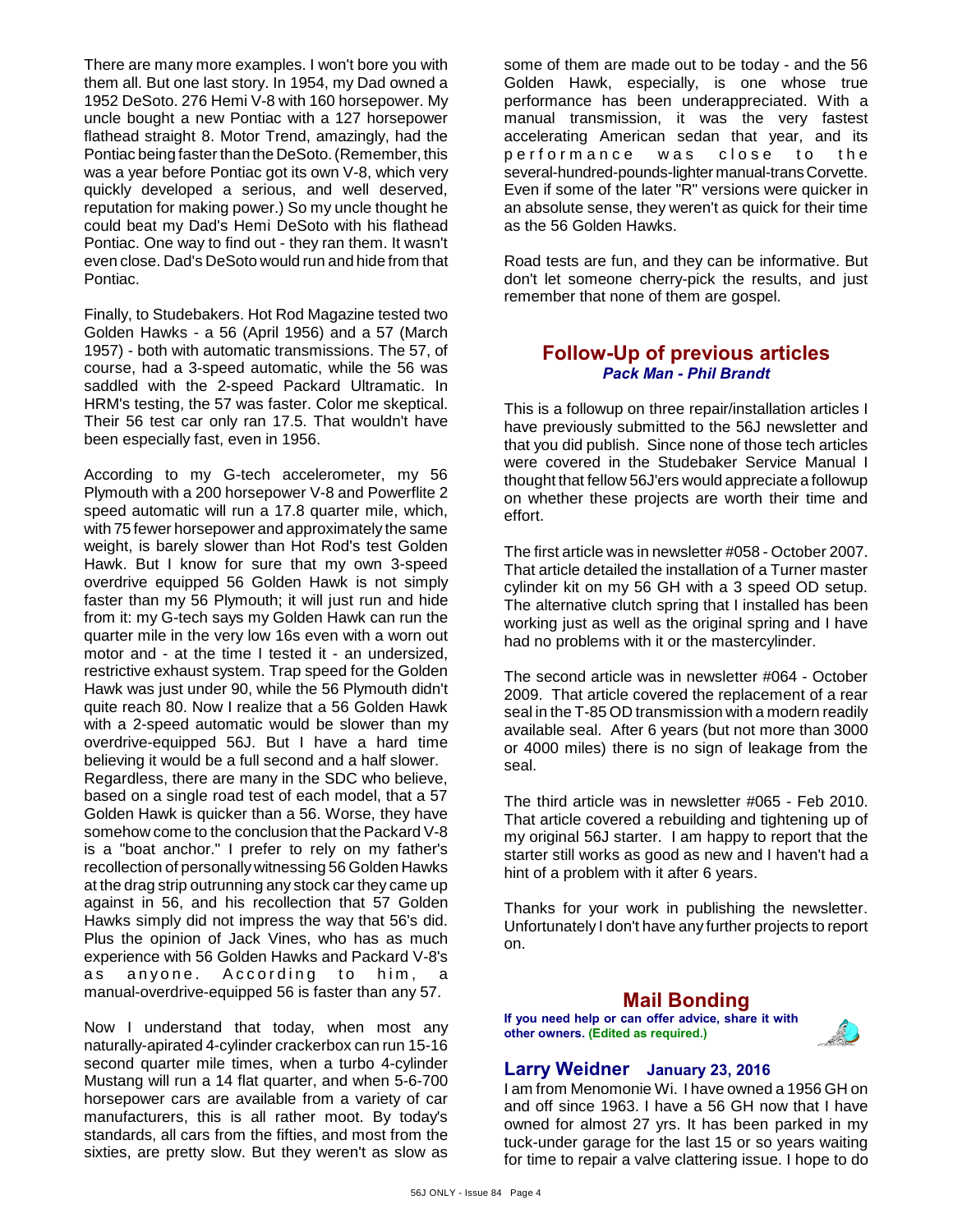this repair work this spring when I can get it moved to my garage where the tools are. The engine is dead stock with 106,000 miles on it. Still runs good and when I was driving it, it burned very little oil. I want to pull the pan and replace the oil pump with whatever is the recommended solution to this valve clattering issue. What would you recommend?

I've been a member of 56J only...it seems like from the beginning, but have been mostly lurking. Hope to get this thing running this summer and start using it again.

### **Tim Tuttle February 13, 2016**

Good morning Frank, just sent a few pictures, hope you got them. Let me know. Main thing is I noticed there was no picture on the 56 site for a Rosebud and



snowcap car. Happy to see you use it on the site if you desire. Not home right now, hopefully these pictures come out well enough to use. All other pictures are in my computer.

#### **Mark James February 15, 2016**

This past week-end I was in Philadelphia attending the AACA Annual Meeting. Saturday night was the banquet where they announced the winners of the National Awards. During 2015 over 3,000 cars were judged at 8 car shows around the country and about 285 were nominated for a National Award. Of those, only 67 cars received a National Award. Believe it or not TWO 56J's received an award. One, Tom Aylward's, for the Best Post War Car Award and one (mine) for the Best Discontinued Automobile Award. A great night for the 56J!

Also, my 56J won Best in Class at the Boca Raton Concours Sunday Feb 20. Leo Schigiel introduced himself and we had a nice chat about him and Bill Warner driving his (Leo's) 56J in the Mille Miglia.

I had my 56J ("Victor") at the Pinehurst Concours d'Elegance in North Carolina this past week-end.

There was actually a Studebaker Class with 7 cars in it. Joe Parsons was there with his '58 Golden Hawk.

Victor won Best in Class. I believe they'll have pictures up on their web-site soon.

#### **Jim Knox March 19, 2016**

Just to give you an update on my Golden Hawk, I am hopefully near finished with the mechanics of the car. The last item the mechanic has to look at is the transmission. For some reason when I shift the car and put it into reverse, the car doesn't shift into reverse. It actually goes forward instead. This can be dangerous at times. My mechanic thinks it may be the linkage. We will see.

Anyway, when the mechanic is finished I am having a couple of local fellas repaint the car. I am also having all the chrome refinished. I will also have Rene` at Studebaker Southeast do the interior of the car. After that I should be done. I figured it would take a year to get the car entirely done, but it will probably take a little more than that. I am ok with that, as long as she looks and drives great at the end of the day.

I love the car. It is a real beauty. I am so happy I purchased the car. I hope my wife feels the same when it is finished!

#### **Richard Atkinson March 15, 2016**

Unbeknown to me at the time when I made a small submission to Lancaster Insurance about my '56J, I later found out that over 70 people had written a small profile about their car's and why they might be considered to join Lancaster on their 'Pride of Ownership' space at the NEC Practical Classic Restoration Car Show.

The NEC Practical Classic Restoration Car Show is a show that takes place at the National Exhibition Centre in Birmingham. At this year's event, over 700 cars were on show as well as over 120 classic motoring clubs being represented. A special area was given over to 'barn finds' as well as an auction over the 2 day period.

Maryna and I left home a little bit later than planned on Friday morning, but we drove at pace to arrive at the NEC shortly after mid day. Our paperwork suggested we should arrive by 12 (noon), though we later found out several owners arrived sometime during the evening hours. So next time... well, if there is a next time! I should add that many on the roads that morning were surprised a glorious American car (mostly only pointing and taking photos) swiftly passing them between 70 75 mph on the highways.

After we arrived at the designated entrance we were guided to the pride of ownership space by Lancaster's PR lady, Andrea. As with many already in site, we settled in for a quick bite to eat before washing the car down followed by a vigorous hour and half waxing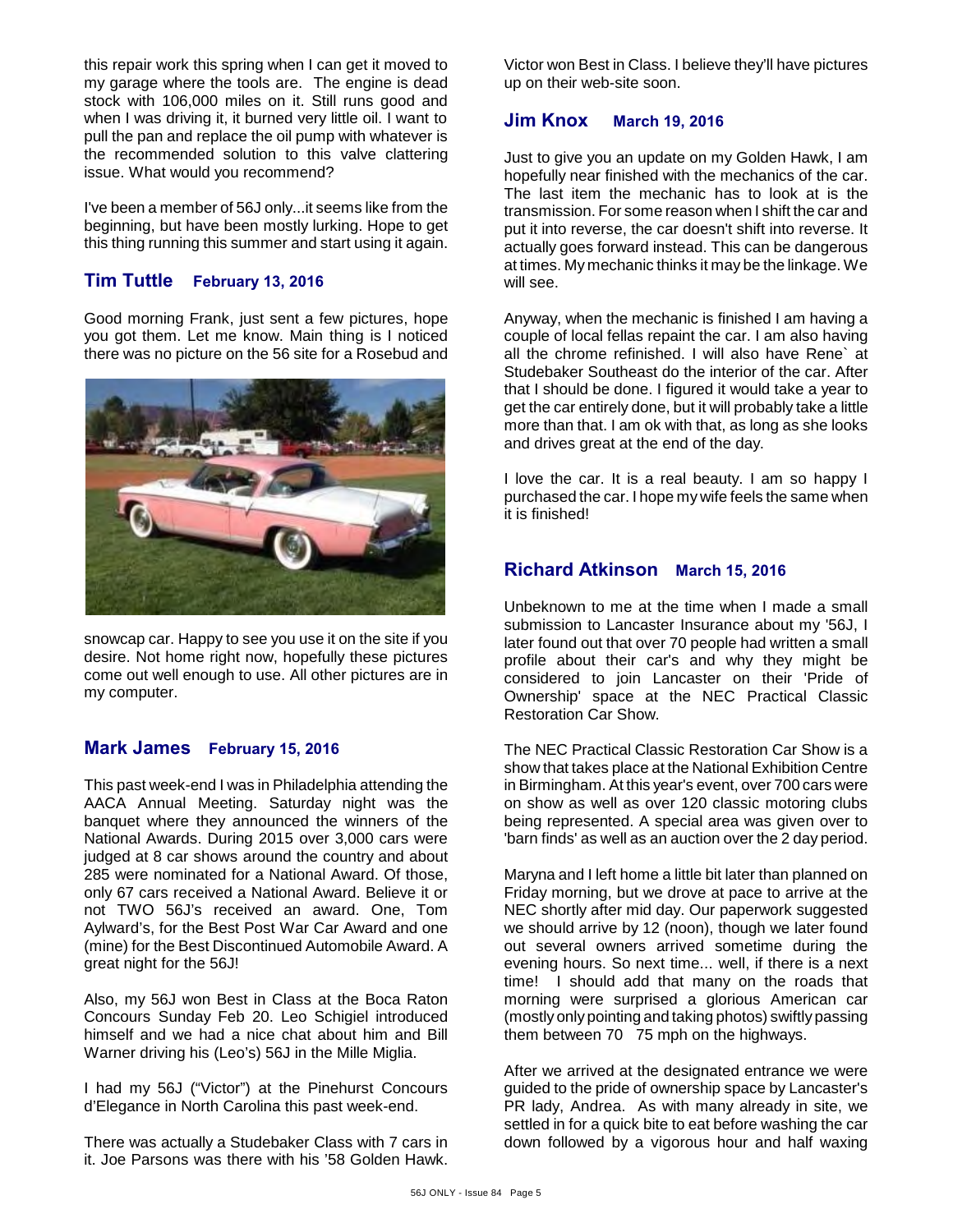session to ensure the car was presented its gleaming best the following day, Saturday.



In fairness, Maryna and I had decided we wouldn't spend the whole weekend sitting beside the car, so while we had intervals being with the car, we did spend a fair chunk of time walking the floor at the show. By contrast, Sunday, we pulled out the camping chairs and took root at the rear of the car.

On both days when in attendance with the car, I wound down all the windows so that the public could peer into the car, take photos and simply marvel at the interior. I suppose the one abiding memory from the event was so many people coming up to me with beaming smiles, each repeating the previous "I used to have a toy (Dinky or Corgi) car when I was a child, but I've never seen a real car!"



This statement was usually followed by a lengthy discussion. On Saturday when Maryna and I returned to our on site hotel, she had a concern that I was being laid low with sudden on set cold. I laughed as I knew my sore throat was down to prolonged talking with folk, who beamed, marveled, and wanted to discuss the car.

I even met a guy who moved to NYC to work at an Advertising Agency in 1970. When he arrived, he needed to buy a car quickly. He was put in touch with the local reverend, buying a 1960 Hawk. Six years later, he opted to sell the car as he'd been given a Lincoln Town Car, though regretted selling the Hawk all the while. His first trip of any distinction in the Lincoln was a long weekend up in the Catskills. I've never met anyone outside of the local, Upstate New York area to be familiar of the Catskills, so we had a short moment reminiscing as this is where I grew up attending junior and senior high school.

Lancaster Insurance were using the pride of ownership space as a means of generating leads with the public supporting and voting for their most favoured car. Sadly, our lovely Golden Hawk didn't get in the Top 3 voting shortlist. Maryna's theory being that had Studebaker been a British manufacturer, we would have walked off with the most votes.

I'd like to believe her views were biased, though her observations were based on me having to talk with so many interested people as compared to our neighbors who sat behind their Saab, not really moving from their seats or speak much with the general public. Oh well I explained to Maryna, it's pretty similar to shows taking place in the USA, where Studebaker plays second fiddle to Ford, Chevy and MoPar.



I enjoyed the experience of participating at a national event, a personal first for me. Sharing the story of why a '56 Studebaker Golden Hawk and of course the stories of the previous two Golden Hawks that had started me on the quest of restoring my car was also enjoyable, if at times a bit repetitive. People were interested and that was the bit that 'made it' for me.

Lasting impressions were of hard work, long hours, an engaged public of all ages with many photos of the car that have now hopefully been shared with friends and family. The biggest memory, however, was of broad smiles as so many people were pleased to see a car they'd never seen before.

#### **Here We Grow Again** *If you move, please remember me when you send your change of address information.*

| 643 Jim Humphreys<br>Tucson AZ    | Ser 6800296<br>Prev Owner ? Shuman   |
|-----------------------------------|--------------------------------------|
| 644 Paul Delaney<br>Alexandria VA | Ser 6032173<br>Prev Owner Kent Fedor |

\* = New SN (Not previously registered or reported) *NOTICE: In lieu of dues, and to help keep my records correct, registration forms are mailed to owners who haven't been heard from for several years. If you receive one, complete and mail it at once or you will be dropped from the mailing list.*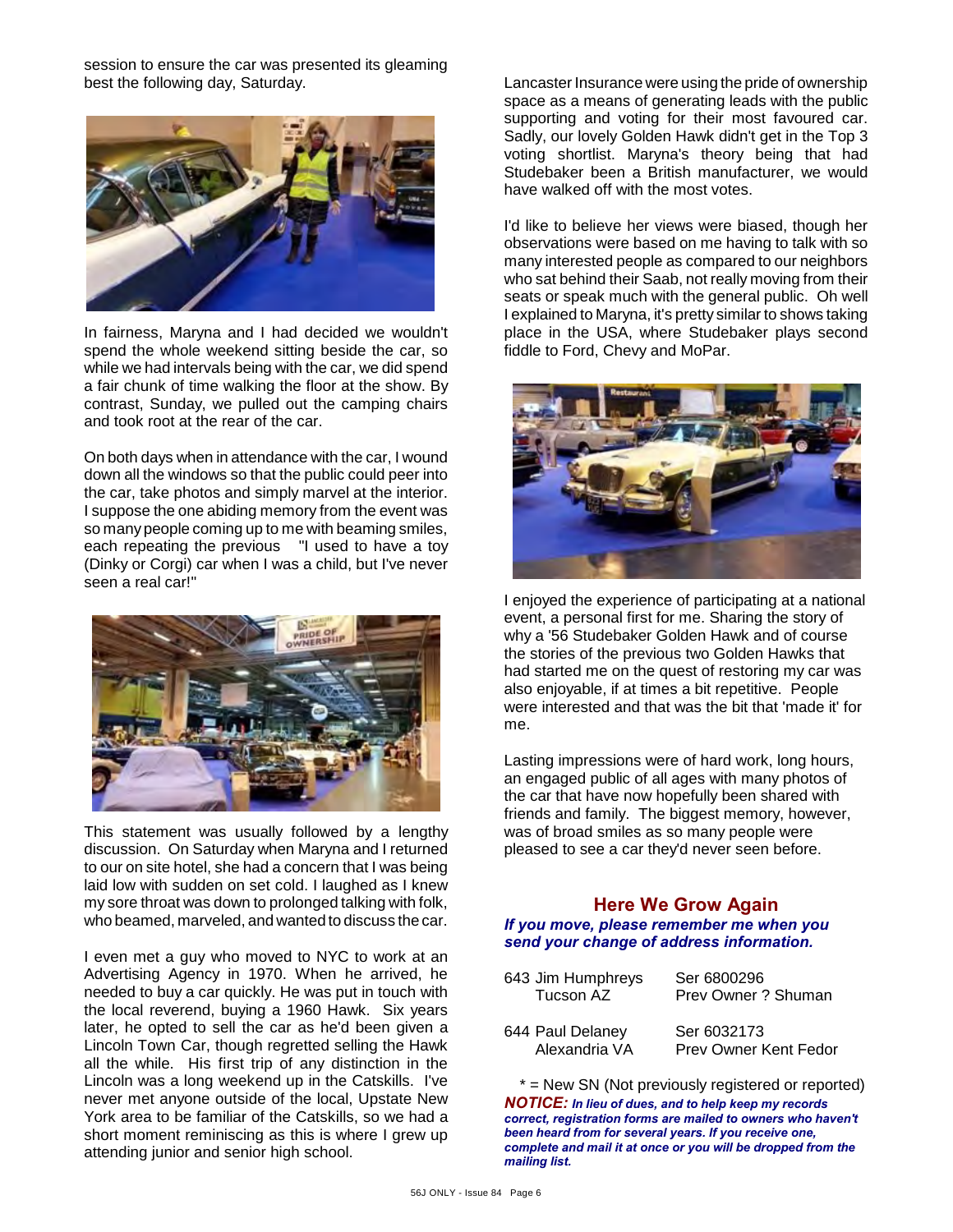### **How Many Are Left?**

#### *1956 Golden Hawks Registered/Reported/Scrapped*

| 237                                        | <b>Registered Owners</b>                   |  |  |  |
|--------------------------------------------|--------------------------------------------|--|--|--|
| 298                                        | <b>Cars Registered By Owners</b>           |  |  |  |
| 324                                        | *Cars Reported But Not Registered by Owner |  |  |  |
| 622                                        | <b>Total Cars Registered plus Reported</b> |  |  |  |
| Additional Cars Reported as Scrapped<br>41 |                                            |  |  |  |
|                                            |                                            |  |  |  |

 $*$  Includes cars previously registered but dropped afterwards, due to 4 year non-response by the owner.

#### **Administrative "Assistance" NOTE: Special notes and recurring items.**

°**EMAIL CLUTTER**: **I easily get 100s of messages a day, most of which are useless and interfere with the more important items. Please do not send forwarded mail to me. I just can't read it all. This includes anything not 56J related, especially jokes, E-cards, political and religious messages. Believe me, if you send it, I'll get it from 10 others also. Far too much aggravation for me!!!**

°**56JONLY Message Forum** Started by owner Scott Reid in July, 2002 for owners and fans to exchange information. Click on *56JONLY Message Forum* on our home

page. **NOTICE:** *If you want to contact me to include something in the newsletter, you must send it to me directly. You can do so through the 56SGHOR web site. NEVER write me at the Yahoo address. Scan the QR Code with your mobile device.* 



°**56J ONLY, Electronic Version** of the newsletter is in color, and undamaged in transit. If you would like to receive it electronically, *and save me a buck*, let me know and send me your Email address. I will send you a notice when the latest version is posted on the web site. You can read it, download it, and/or print it at your leisure. If you are not able to view it on the web site, let me know and I'll send it as an attachment. Anyone with an Email address on file with me, will automatically receive the newsletter electronically. **Let me know if you prefer to receive it by mail**. The mangling, ripping, and stains are free.

# *Want Ads*

Due to the dramatic increase in printing costs, Want ads are no longer printed in the newsletter. Want Ads are posted on our web site at:

[www.1956GoldenHawk.com](http://www.1956GoldenHawk.com) (Click on Want Ads)

Also check out our sister site at:

[www.StudebakerVendors.com](http://www.StudebakerVendors.com) With links to over 150 vendors doing business on-line. If you don't know how to access the Internet send a long (SASE) or *ask one of your grand kids for help!*

**New Ads Since the last issue:** None.

### **56J Club Items**

*All Proceeds Help Maintain the Register Some Items are free to view or download on our web site or can also be ordered on-line*

#### **Complete Package Flash Drive**.

1956 GH Restorers Guide Video plus 1956 GH Parts Catalog, 1956 GH Authenticity Guide, 1956 Owners Manual, 1956 Accessories Catalog, Borg Warner Overdrive Manual, 1955-58 Chassis Parts



**\$25.00**

Manual, 1953-58 Body Parts Manual, 1956-57 Shop Manual, 1958 Shop Manual Supplement, *56J Only* Newsletter back issues, 1956 GH Production Orders.

#### **1956 Studebaker Passenger Car Manuals on**

**Disc.** 1956 GH Parts Catalog, 1956 GH Authenticity Guide, 1956 Owners Manual, 1956 Accessories Catalog, Overdrive Manual, 1955-58 Chassis Parts Manual, 1953-58 Body Parts Manual, 1956-57 Shop Manual, 1958 Shop



Manual Supplement, *56J Only* Newsletter back issues, 1956 GH Production Orders. *(Same as the Flash Drive but without the Restorers Guide Video.)*

**1956 Golden Hawk Restorers Guide on DVD**

Contains a video version of the Authenticity Guide with many new items discussed. *(Included on the*  $Flash Drive)$ 



#### **1956 Studebaker Golden Hawk Parts Catalog.**

320 pages. Includes specifications, part numbers, illustrations, indexes, utility items, and accessory codes, and a list of service bulletins (add \$25.00 foreign S/H).



**1956 Studebaker Golden Hawk Authenticity Guide.** Documents most of the quirks with 30 color photos and all decals shown. Divided into sections covering the engine, exterior, interior, trunk, paint and accessories (add \$16.00 foreign S/H)



#### **Decals-Tags-**

| Oil Filler Cap, blue/buff               | \$3.00 |
|-----------------------------------------|--------|
| Oil Bath, yellow/black                  | \$4.00 |
| Seat Belt, red/black/white (need 2) ea. | \$3.00 |
| Generator Field Terminal Tag, red       | \$1.50 |
| Tachometer Sending Unit Tag, red        | \$3.00 |
|                                         |        |

*Make Checks Payable to Frank Ambrogio.*

**Owners Roster** send Email or SASE (Registered owners only)



*Scan the QR Code with your mobile device to go to our web site.*